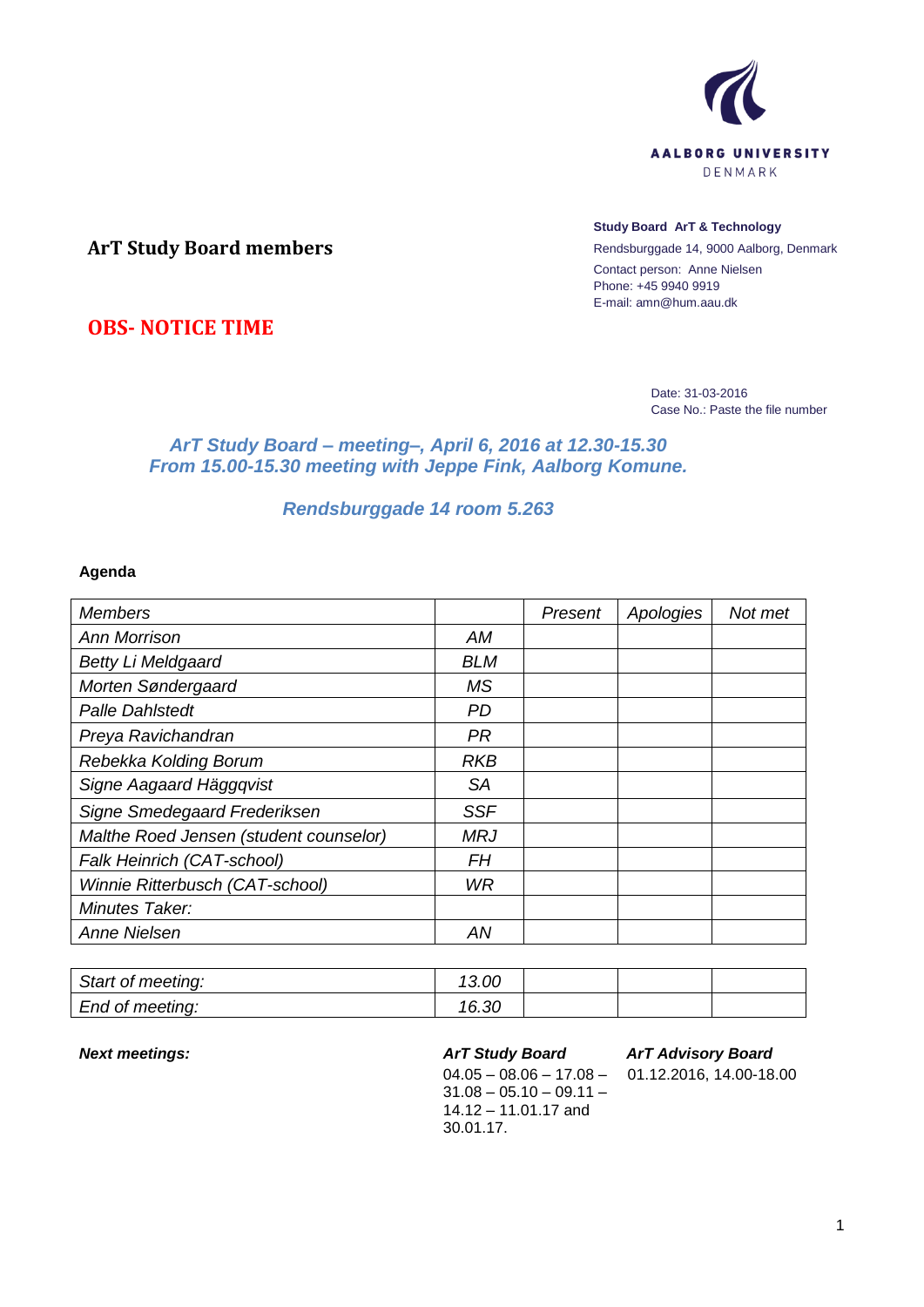

| Item. | Subject:                                                                                                                                                                                                                                                                                                                                                                 |
|-------|--------------------------------------------------------------------------------------------------------------------------------------------------------------------------------------------------------------------------------------------------------------------------------------------------------------------------------------------------------------------------|
| 1.    | <b>Approval of Agenda</b>                                                                                                                                                                                                                                                                                                                                                |
| 2.    | Approval of Minutes 16.02.2016 (Attached)                                                                                                                                                                                                                                                                                                                                |
|       |                                                                                                                                                                                                                                                                                                                                                                          |
| 3.    | News:                                                                                                                                                                                                                                                                                                                                                                    |
|       | <b>Head of Study (PD)</b>                                                                                                                                                                                                                                                                                                                                                |
|       |                                                                                                                                                                                                                                                                                                                                                                          |
|       | <b>Relate (FH)</b>                                                                                                                                                                                                                                                                                                                                                       |
|       |                                                                                                                                                                                                                                                                                                                                                                          |
|       | <b>Students (SAH/RBK)</b><br>Lab equipment.<br>$\qquad \qquad \blacksquare$<br>Head of Study announcement to the students.<br>$\overline{\phantom{a}}$<br>Joint semester meeting.<br>$\overline{\phantom{a}}$<br>Semester account.<br>٠<br>Bachelor party budget.<br>٠<br>Budget for buying technology.<br>$\overline{\phantom{a}}$<br>Approval of semester guides.<br>- |
|       | Labs - rules in relation to other studies.                                                                                                                                                                                                                                                                                                                               |
|       | <b>Students Supervisors (MRJ/RBK)</b>                                                                                                                                                                                                                                                                                                                                    |
|       |                                                                                                                                                                                                                                                                                                                                                                          |
|       | <b>CAT-School (FH/WRB)</b>                                                                                                                                                                                                                                                                                                                                               |
|       |                                                                                                                                                                                                                                                                                                                                                                          |
| 4.    | Educational evaluation BA2015 (WBR) - (attached)                                                                                                                                                                                                                                                                                                                         |
|       |                                                                                                                                                                                                                                                                                                                                                                          |
| 5.    | RUS-arrangement Fall 2016 (PD/BLM)                                                                                                                                                                                                                                                                                                                                       |
|       |                                                                                                                                                                                                                                                                                                                                                                          |
| 6.    | <b>Teacher meeting (PD/SA)</b><br>SA will collect data for the topic and the Study Board will decide how to frame the discussion.<br>$\overline{\phantom{a}}$                                                                                                                                                                                                            |
|       |                                                                                                                                                                                                                                                                                                                                                                          |
| 7.    | <b>Budget 2016 (PD)</b>                                                                                                                                                                                                                                                                                                                                                  |